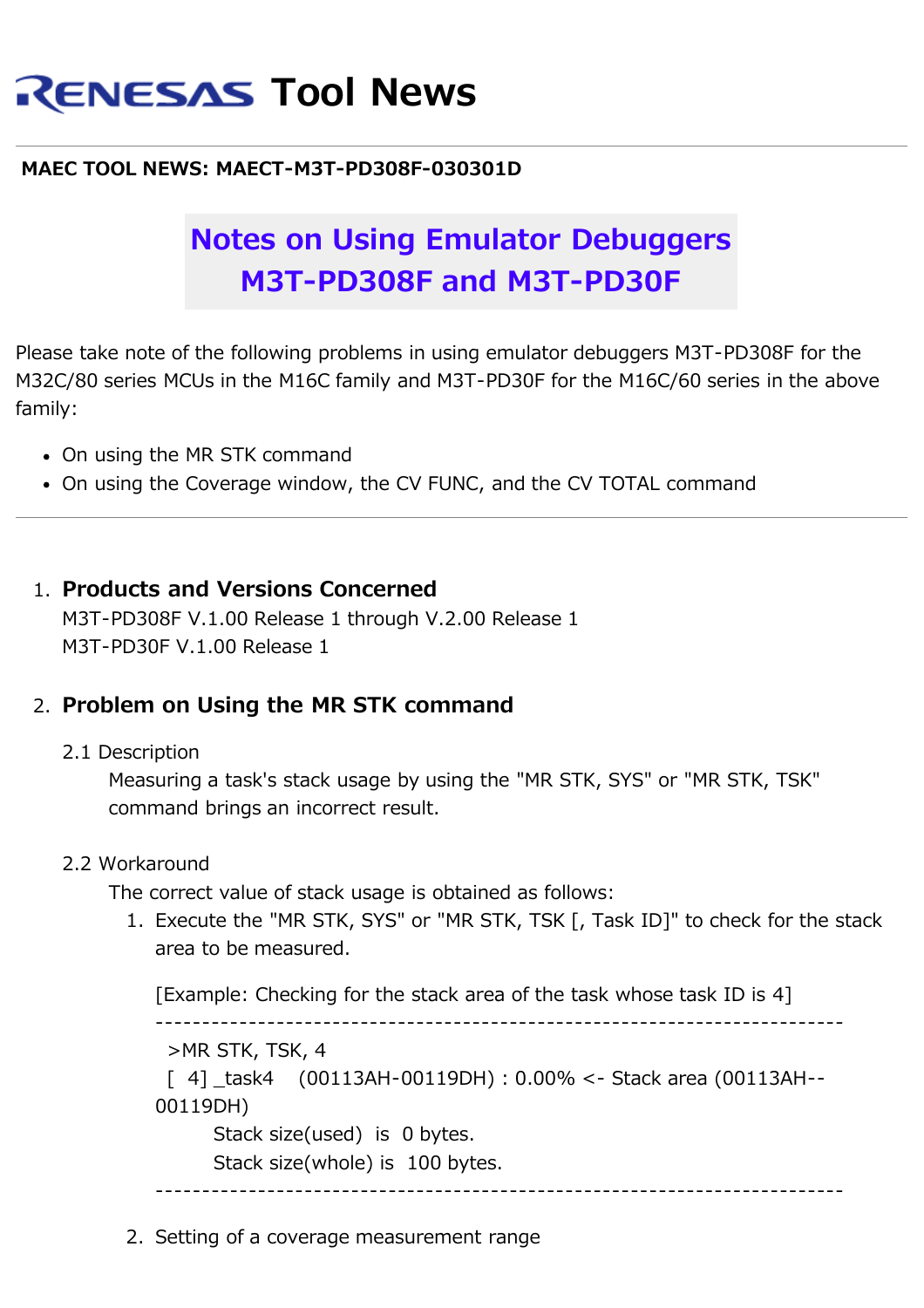#### (a) In the M3T-PD308F

Set a coverage measurement range such a way that it covers the stack area checked for in 1 above by using the "CV BASE , Beginning Address of Stack" command.

Note that the range is settable in steps of 256 KB.

[Example] ------------------------------------------------------------------- >CV BASE, 00113A

-------------------------------------------------------------------

Type the command as shown above, and then a 256-KB range (0--3FFFF) including the specified address (113AH) will be set.

(b) In the M3T-PD30F

Setting of a coverage measurement range is unnecessary.

- 3. Execute the "CV CLEAR" command to initialize coverage measurement information.
- 4. Take the coverage measurement by executing the program in the range where stack usage is measured.
- 5. Execute the "CV LOCAL, Beginning Address, Ending Address" command to display the measurement result.

[Example: Display of the coverage measurement result of a range of 00113A--00119D]

--------------------------------------------------------------------------

>CV LOCAL, 113A, 119D

+ 0...............1...............2...............3...............

ADDRESS.>

0123456789ABCDEF0123456789ABCDEF0123456789ABCDEF0123456789ABCDEF

001100

| 001140 |                        |
|--------|------------------------|
| 001180 | ********************** |

--------------------------------------------------------------------------

[NOTICES]

- (1) When specifying addresses with CV LOCAL, select an even address as the beginning address and an odd address as the ending one.
- (2) Coverage measurement is taken in steps of 2 bytes. Then, even when a separate even or odd address only is accessed by target MCU, the measurement is done as if a pair of bytes were accessed.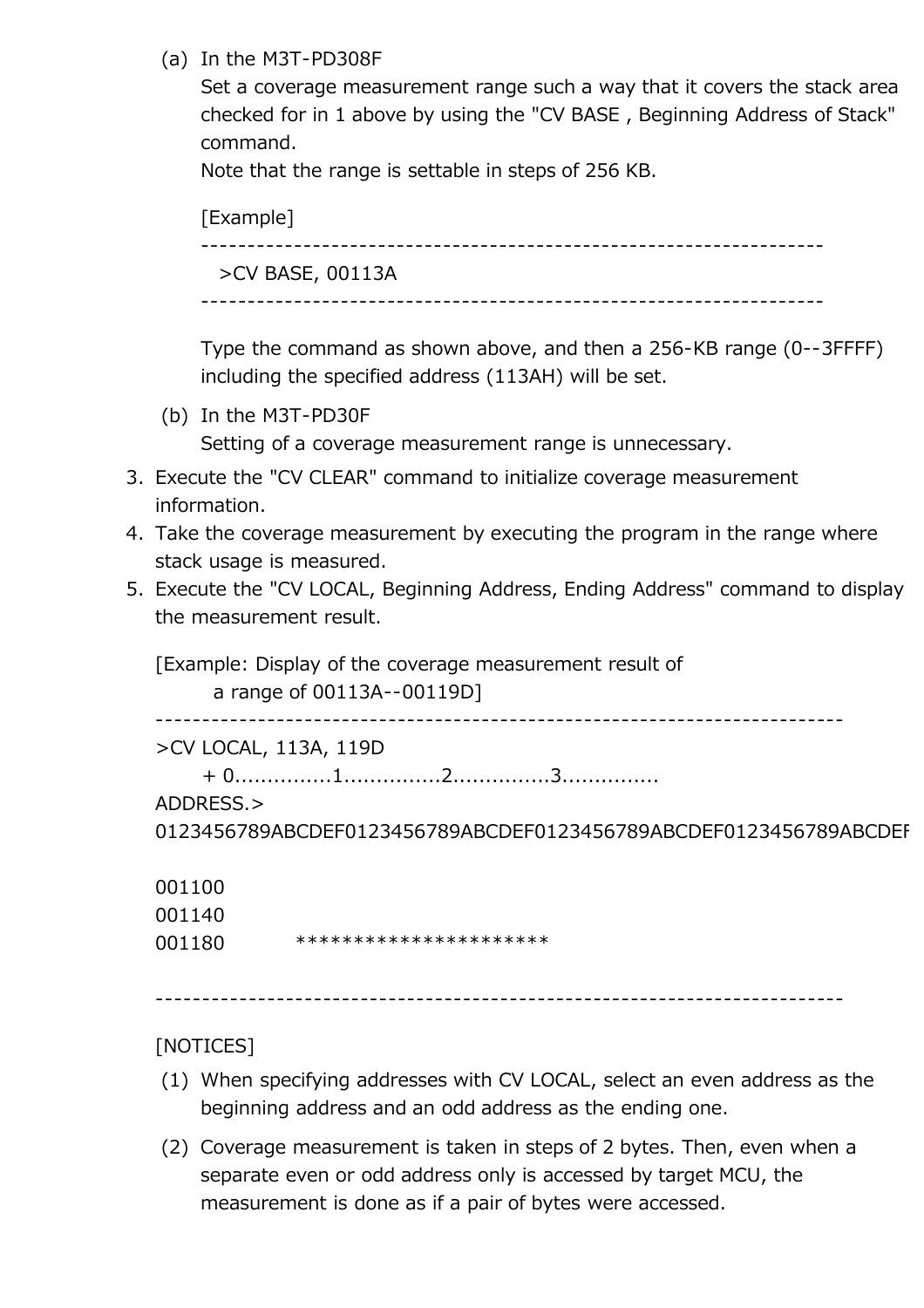- 6. In the display of the measurement result, the '\*'s denote the addresses that were accessed. In the above example, an area from the stack's beginning address 119DH to address 1188H were accessed, which gives the stack usage at the program execution being 22 bytes.
- 2.3 Schedule of Fixing the Problem

We plan to fix this problem in our next release of the products.

**Notes on Using Emulator Debuggers M3T-PD308F and M3T-PD30F** MAECT-M3T-PD308F-030301D

## 3. **Problem on using the Coverage Window, the CV FUNC, and the CV TOTAL Command**

3.1 Description

Coverage measurement results may incorrectly be displayed when the Coverage window, the CV FUNC, and the CV TOTAL command are used.

#### 3.2 Conditions

This problem occurs if either of the following conditions is satisfied:

- (1) The beginning address of the function displayed by using the Coverage window and the "CV FUNC" command is an odd address or the ending address of it is an even address.
- (2) The beginning address specified by the "CV TOTAL" command is an odd address or the ending address specified by it is an even address.

#### 3.3 Workaround

To display coverage measurement results, select an even address as the beginning address and an odd address as the ending one by using the CV TOTAL command.

[Example: Addresses 00100A0 and 00100FF selected as the beginning and ending addresses]

------------------------------------------------------------

>CV TOTAL, 00100A0, 00100FF

------------------------------------------------------------

#### NOTICE:

Coverage measurement is taken in steps of 2 bytes. Then, even when a separate even or odd address only is accessed and saved on the stack, the measurement is done as if a pair of bytes were accessed.